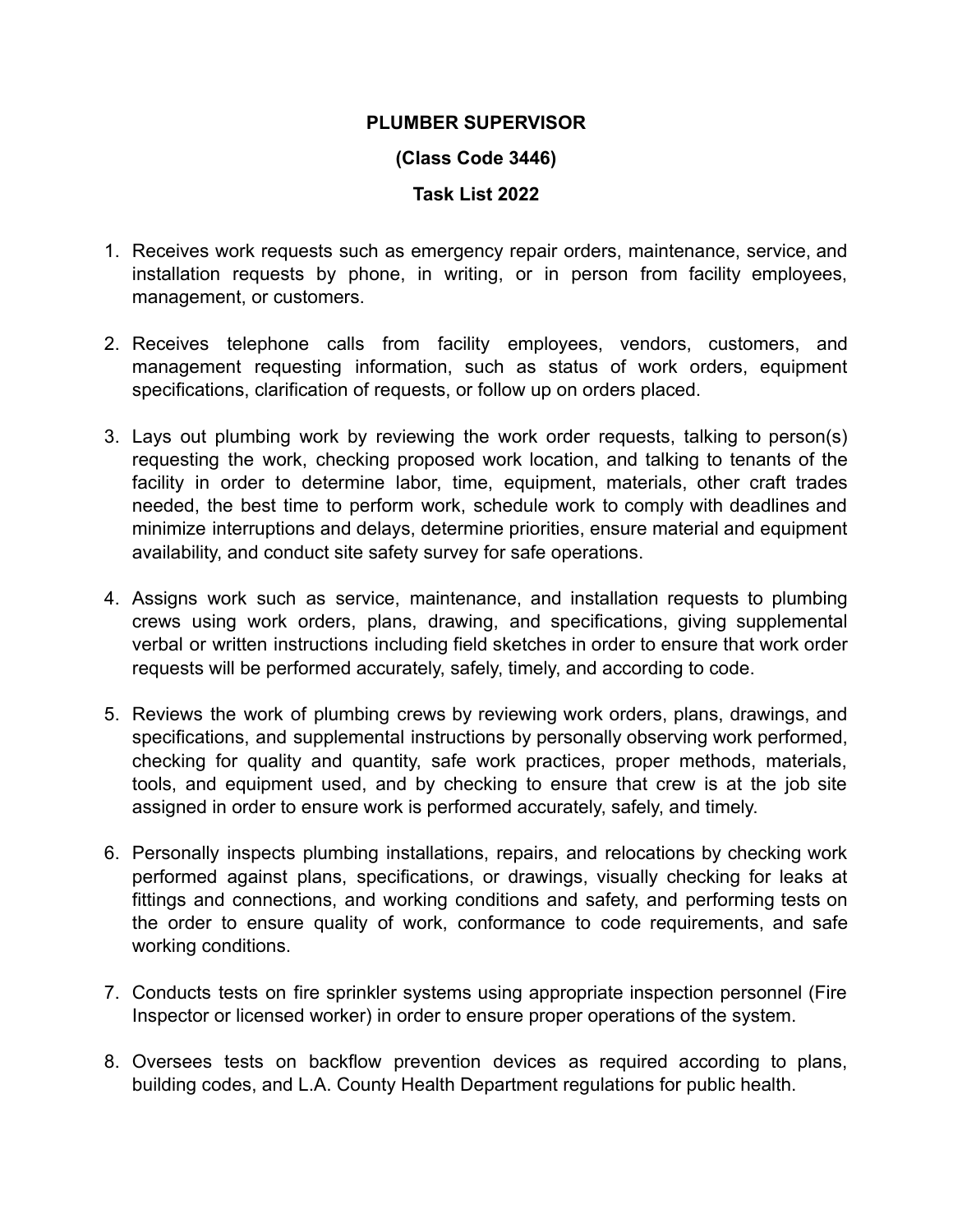- 9. Meets with other craft trade supervisors in order to discuss overall project, proposed work activities, and coordinate and schedule work to be performed by each craft trade in order to minimize delays and meet project completion deadlines.
- 10.Arranges for inspections by calling the Department of Building and Safety in order to obtain inspection and approval at proper intervals of the work project.
- 11. Secures permits by filling out applications for work to be done at the Department of Building and Safety permit desk and submitting the work plans and waiver of fee form in order to comply with local ordinances.
- 12.Arranges for material supplies, equipment, and support personnel (crane operator, backhoe operators) to be available in order to expedite job progress and minimize delays.
- 13.Estimates cost of projects including labor, material, tools, equipment, and other craft trades' time using manufacturers quotes, equipment price history information, accounting records information, salary records, plans, and specifications in order to determine the most effective means for completing the project and to provide management with cost information.
- 14.Disciplines subordinate employees using progressive discipline procedures such as counseling, documenting, giving verbal warnings, written notices, and suspensions, in accordance with Personnel Department policy No. 33 Disciplinary Guidelines.
- 15.Fills out requisitions for materials and supplies using departmental stores procedures for stock items in order to obtain materials and supplies.
- 16.Contacts vendors by phone or email in order to determine prices and availability of specialized or non-stock items.
- 17.Fills out requisitions for purchase of specialized or non-stock items specifying quantity, brand, supplier, and price in order to obtain needed materials and supplies not kept in stock by stores.
- 18.Researches new, specialized, and/or obsolete products or parts by contacting manufacturers, reading trade journals, parts catalogs, and product information brochures in order to obtain source of supply, cost, and availability for obsolete or specialized tools, fittings, parts, and equipment.
- 19.Fills out records and logs, and writes reports such as work order logs, injury on duty logs, grievances, timekeeping, vacation requested and schedules, training profiles, monthly activity reports, shift schedules, and inventory records in order to provide information to management and maintain accurate records of work activities and personnel transactions.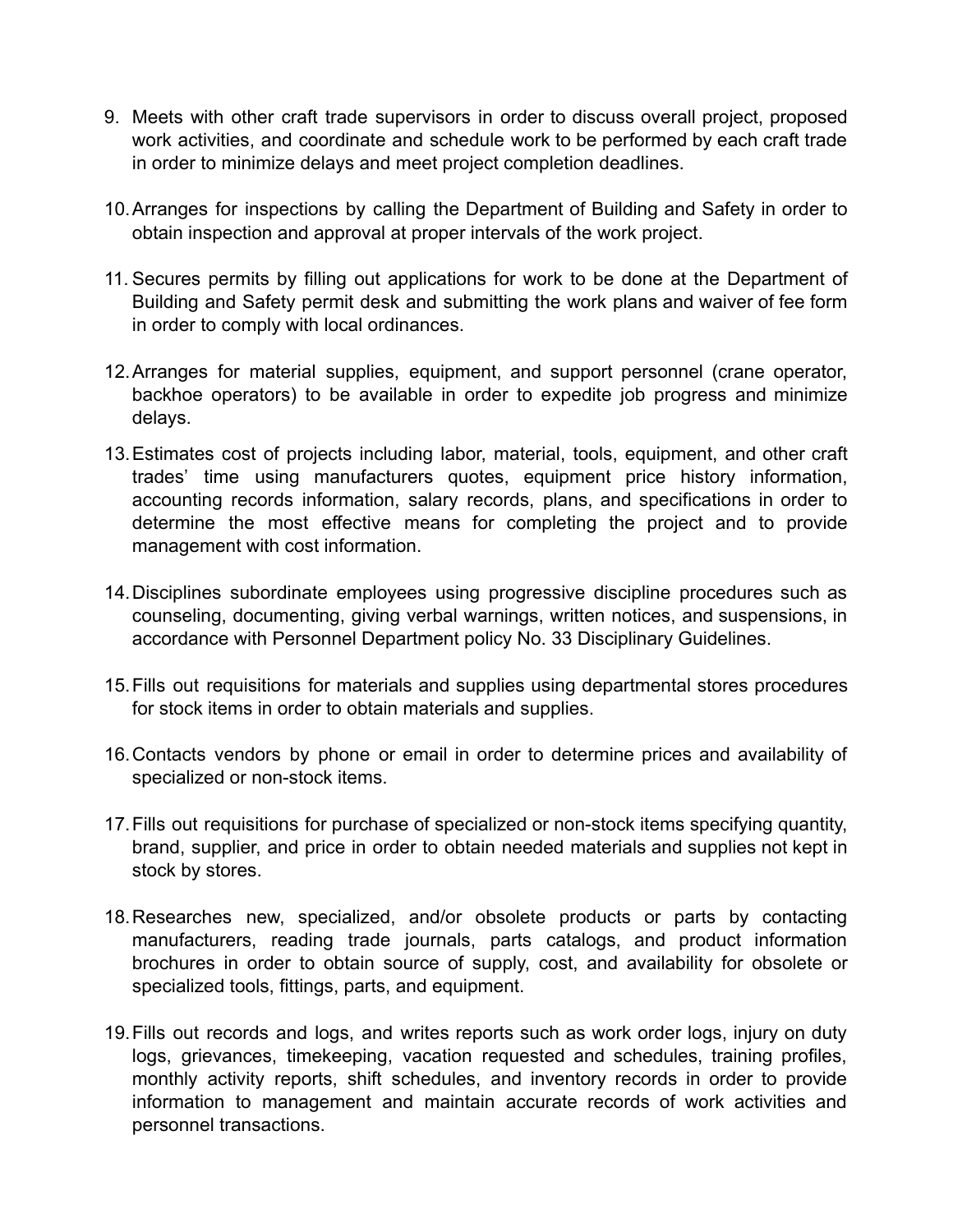- 20.Meets with technical personnel such as engineers, architects, other craft trade supervisors, manufacturer's representatives, and regulatory agency personnel in order to provide information and explain work relating to installations, environment (water quality), codes, safety, and state and local ordinances.
- 21.Meets with employees at job locations in order to provide training and technical information, explanations, and clarifications relating to troubleshooting, diagnosing system problems, safety concerns such as hazardous conditions or safety violations and plans and specifications as they relate to work to be performed, and assist with new methods or procedures.
- 22.Meets with union representatives in order to discuss grievances, working conditions, MOU provisions, and proposed discipline.
- 23.Meets with subordinate employees in order to discuss work assignments and performance evaluations, obtain and provide information regarding working conditions, sick leave and vacation usage, reporting requirements, employee development opportunities, equal employment opportunities, and departmental policies.
- 24.Identifies training needs by reviewing employee training profiles and work performance in order to determine if a worker has taken classes required for or offered to the position.
- 25.Arranges for training by scheduling employees to attend classes provided by private consultants.
- 26.Personally conducts informal training at the job sites by explaining proper procedures, demonstrating how to perform tasks safely, including proper use of tools, materials, and instruments, and providing "hands on" training.
- 27.Participates in certification interviews by writing and asking job related questions, evaluating responses, and making recommendations for selection based upon candidates qualifications, experience, and responses in order to fill vacant positions.
- 28.Orients new employees by conducting tours of working and auxiliary facilities (locker room, parking lot, administrative offices); making introductions to co-workers, supervisors, other craft workers and supervisors, and administrative personnel; providing appropriate working rules, policies, and procedures, safety rules and regulations, and MOU; and providing information and explanation relating to working conditions, safety precautions, and area restrictions in order to acquaint new workers to the environment.
- 29.Provides probationary evaluations to employees in order to give work information regarding their work performance.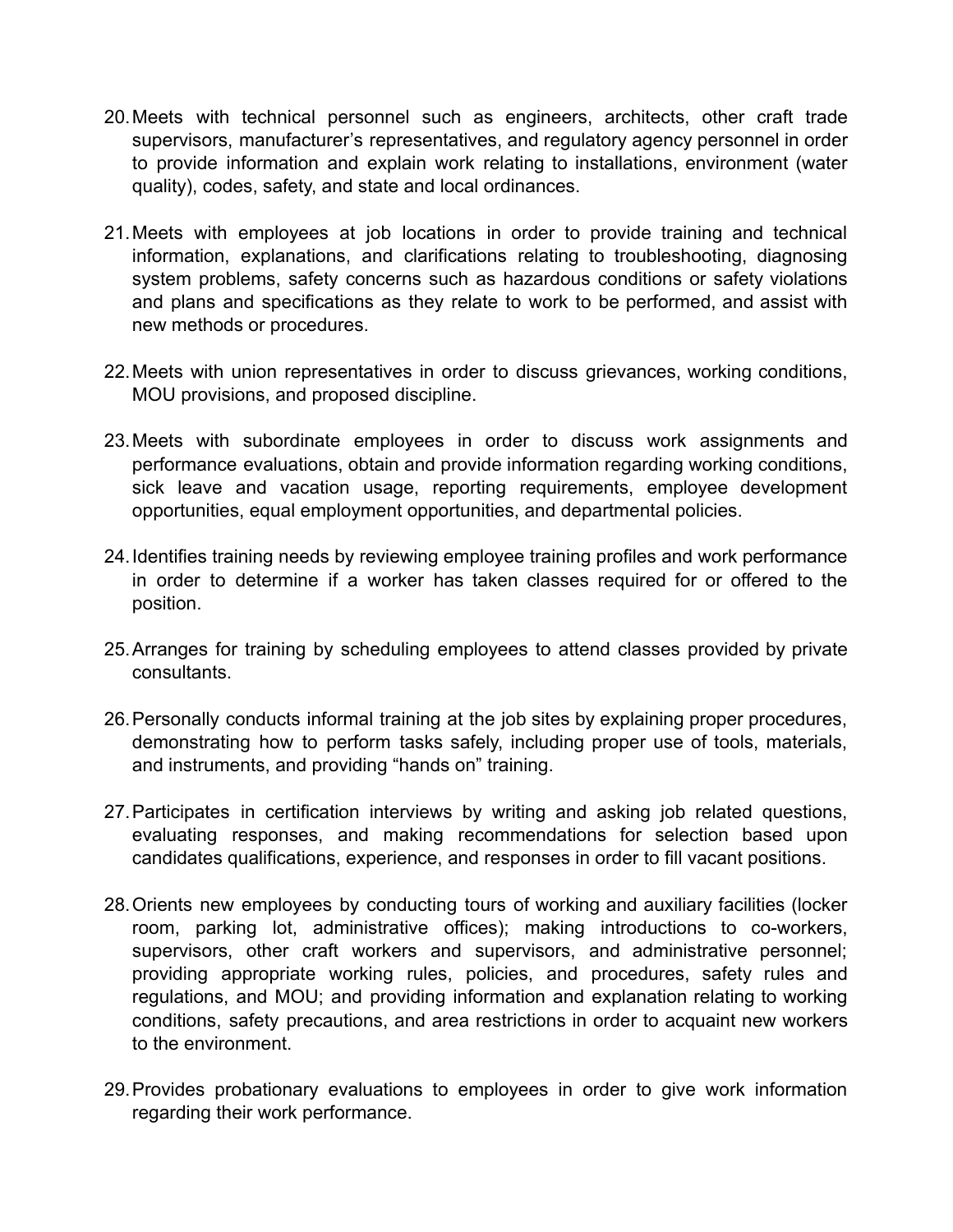- 30.Reads plans, specifications, and drawings in order to check for accuracy and make cost estimates.
- 31.Interprets plans and drawings in order to provide information and explanations to technical and non-technical personnel and provide instructions for conformance to the plans and drawings.
- 32.Makes field (rough) sketches and drawings to clarify written instructions and/or verbal information relating to new or existing installations and operating systems.
- 33.Meets with inspectors at the job site in order to discuss unusual circumstances or to respond to inquiries.
- 34.Inspects vehicles assigned to employees in order to determine if the vehicle is properly maintained, stocked with adequate materials, supplies, and tools, and is clean.
- 35.Conducts safety tailgate meetings with employees using prepared safety agenda including appropriate safety subject from suggested topic guides, discussion of recent incidents or accidents and/or injuries, accident prevention methods, and new safety policies, rules, or regulations and obtain information from workers relating to potential hazards, unsafe working conditions, availability of safety equipment, and safety violations in order to monitor and enforce safety consciousness in the workplace.
- 36.Investigates accidents/injuries by talking to employees involved, interviewing all witnesses to incidents, personally inspecting work sites, checking for hazards or unsafe conditions, determining the causes, and making recommendations for preventing future incidents of a similar nature.
- 37.Writes accident/injury reports in order to document what happened, nature of the accident, who was involved or injured, what the conditions were like, what hazards existed, and provide management and the safety committee with information relating to the incident.
- 38.Participates on safety committees (3 to 4 member advisory committee comprised of journey-level and supervisory employees) by reviewing reported accident/injury reports, talking to workers and supervisors involved, making recommendations for preventing similar accidents/injuries in the future; discussing hazards and potentially unsafe working conditions and making recommendations for solutions; reviewing new safety products, processes, procedures, and employee suggestions for safety.
- 39.Updates Material Safety Data Sheet (MSDS) book for all incoming materials and supplies and updates in order to have proper safety precautions and procedures readily available in case of accidental contamination or exposure.